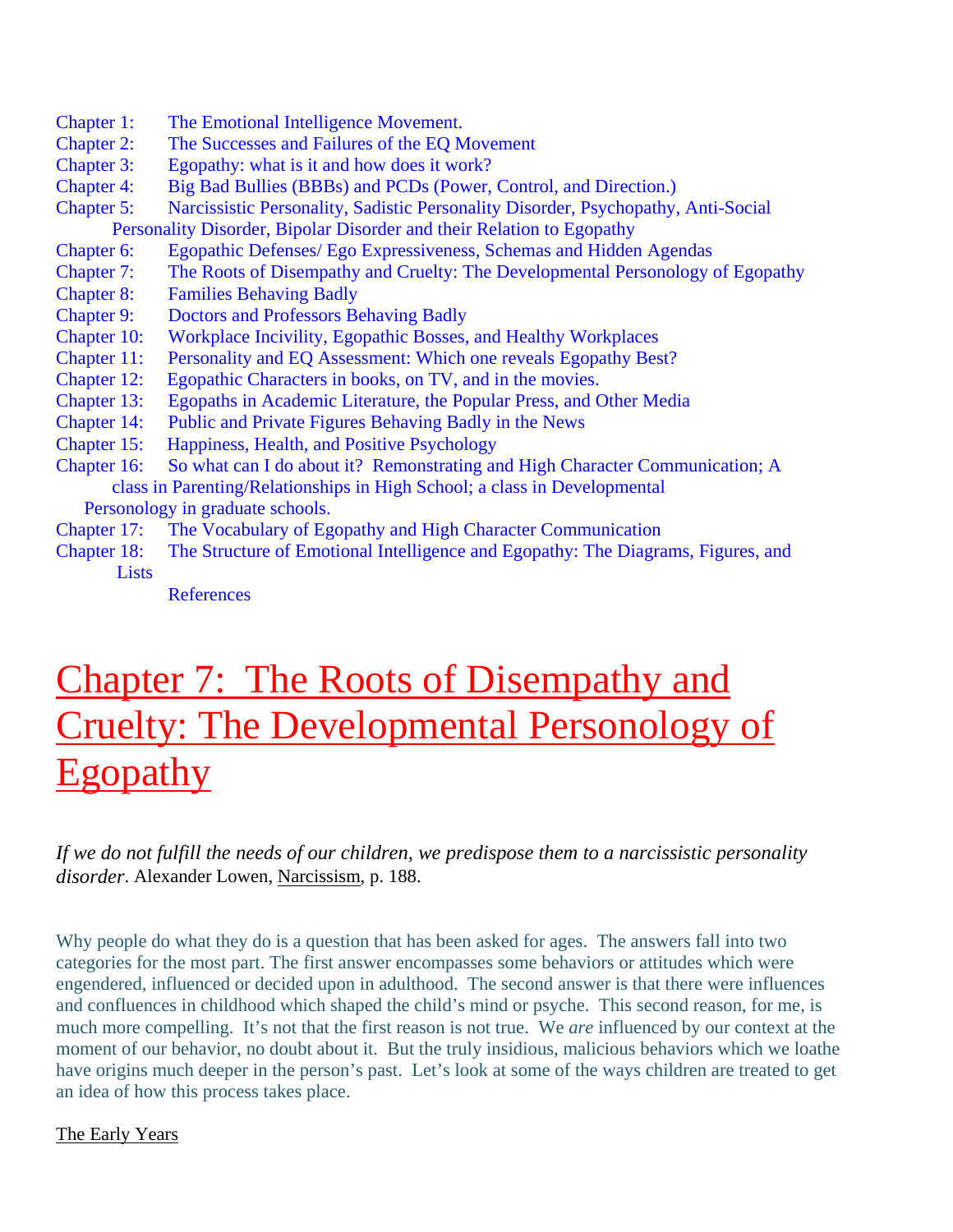## In Developmental Psychopathology

Are depressed children the victims or the initiators of negative social relationships? An ingenious study by Altamnn and Gotlib (1988) investigated the social behavior of depressed school age children by observing them in a natural setting: at play during recess. The authors found that depressed children initiated play and made overtures for social contact at least as much as did non-depressed children, and were approached by other children just as often. Yet, depressed children ended up spending most of their time alone. By carefully observing the sequential exchanges between children, the researchers discovered the reason for this. Depressed children were more likely to respond to their peers with what was termed "negative/aggressive" behavior: hitting, name-calling, being verbally or physically abusive" (p. 156.)

 This research gives us a clue to the origins of egopathic behavior. "Hhitting", "name-calling", and "being abusive" is the childhood version of adult cruel subterfuge. Although, I hear what you are thinking; these traits are also endemic in the adult world.

# Developmental Personologist

 I consider myself to be the first developmental personologist. I remember the day I coined the phrase. I was driving home from Doctor's Hospital after a day of work and the phrase came to me as I approached Mockingbird Lane near White Rock Lake. It was such a thrill to capture such an important area of study in a fresh phrase. I also knew I could now call myself by a name that described my true interest: "developmental personologist."

 Actually, there have been hundreds of developmental personologists over the years. Many men and women have studied "How adult and child personality develops from children experiences and relationships." John Bradshaw comes to mind, also Block, Henry Murray, Alice Miller.

#### Ego Expressiveness

The story mentioned above is an example of ego expressiveness. The children were not rude or abusive as some self-protective maneuvering necessarily. They were just expressing their naturally occurring ego structure. They were expressing (a.) what they themselves had experienced in their short lives, and(b.) what they felt. When one is unhappy or depressed, one tends to express negative emotion and behaviors. There is less volitional unconscious intention here than the psychoanalysts would have you believe. Many behaviors of the egopath simply spring from the childhood woundedness which remains in the soul (mind, psyche) which was never owned, expressed, or healed. (see figure XX; also see section xx in Chapter 4).

In childhood, [see the 5 boxes of Symptom/behavior Development (Figure xx)] we feel the direct pain of a wound for only a little while. However, we are encouraged not to feel those feelings at all! "Sticks and stones may break my bones but words will never hurt me" we chanted as children. But the fact is that we do feel the pain even though it lasts for only a little while. Developmental psychologists tell us we continue to carry the woundedness into our adult life and, according to the shape and intensity of the wound, we act out and experience the sequelae of the wound in other maladaptive forms.

 The word "maladaptive" is a useful word. It is misleading as because it suggests we could have dealt with the wound "adaptively." Sure, if we had gone to therapy or talked about it and cried about it with our parents we could have healed the wound within the year. But my guess is that this healthy interaction happens one in a thousand of childhood wounds. The other 999 wounds go underground lying dormant until a. puberty, b. adolescence, c. young adult hood, or d. an intimate relationship triggers the wound. This is one of the great conundrums of life. We think we've forgotten or conquered some old childhood wounds and then POW it hits us in the face. However, we usually don't realize where the symptoms are coming from. Many people are surprised and indignant that their unresolved childhood wounds are driving their adult dysfunction, depression, or anxiety. Even some psychiatrists don't understand this phenomenon, amazing as they may sound.

A great conundrum is the confusion of the good and bad in the same human being. Why is it that a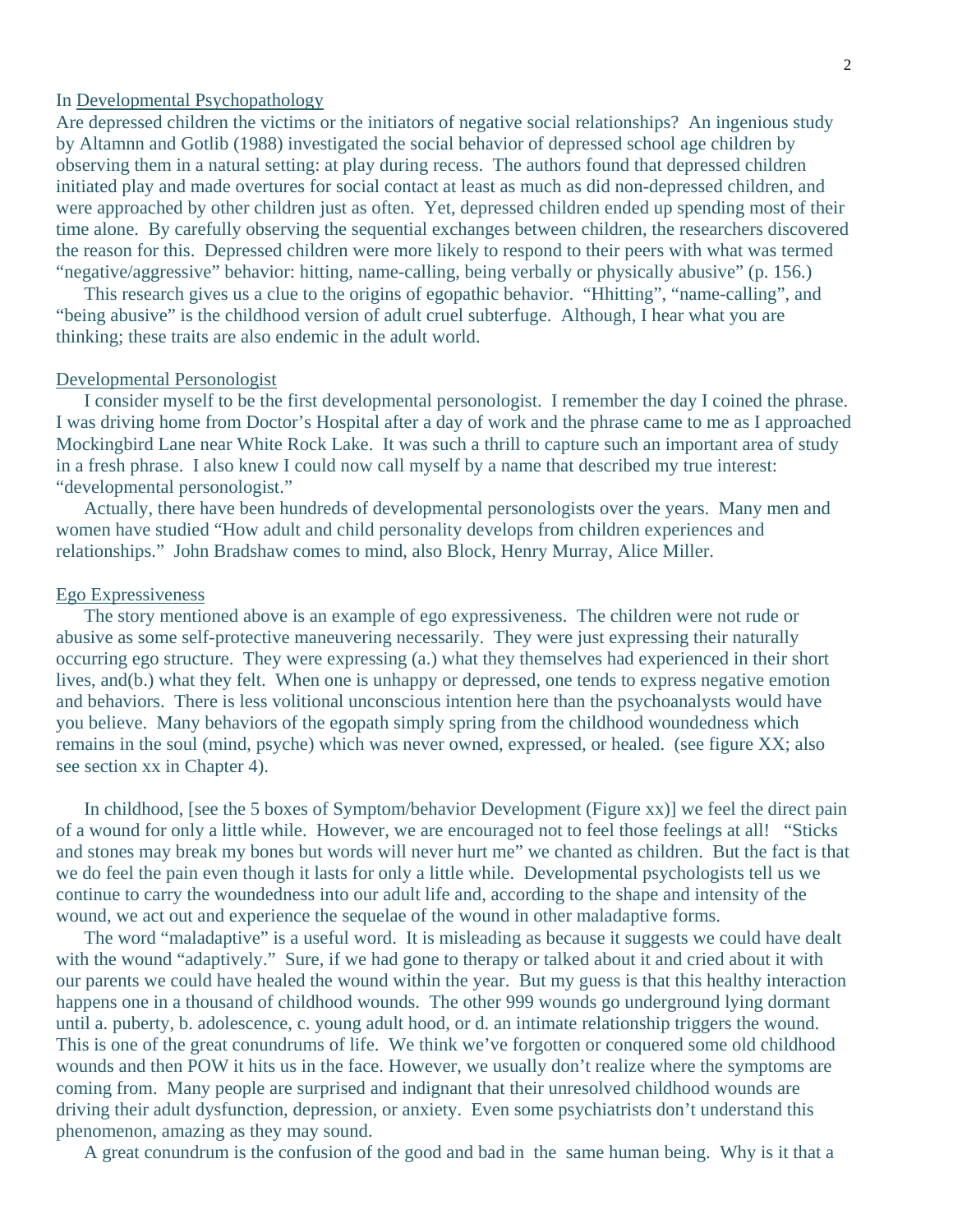person who can be so good at times, so creative in the moment, so metaphysical in the quiet of the evening, so charitable in the face of the needy masses, so moved by the sanctity of the mass, so multifarious, so beneficent in the light of the Christmas tree… but so maleficent at the drop of a hat?

 How can it be, these combinations of magnificent and maleficent? One answer is that they are carrying the wound deep inside their psyche of some distant trauncil\* experience that they did not know how to mend or forget. So it fermented in their psychological gut waiting for some triggering event to bring it up again and be expelled.

# Parenting Against Egopathy

 Many parents struggle with the task of parenting. You can see them every week on the TV shows Super Nanny and Nanny 911. These parents have called in to ask for help by the TV show because they are desperate for answers of how to raise their children and yet, apparently, they have not bothered to read a single parenting book. Amazing. Are people really that lazy? Apparently so. And then they don't want to take Nanny's advice! Such hubris! Well, it all works out well in the end when they apply the techniques and they work.

 Is your child headed toward egopathy? How would you know? Is your child lying, stealing, throwing temper tantrums, bossing other kids around, not sharing, pushing, hitting, and disobeying the rules? These are the egopaths of tomorrow. What do you do?

 Children and adults alike will act according to their "needsmet." As a child gets his or her needs met, they will relax and being to develop normally without "arrested development." They will naturally grow into mature and well-adjusted young people. Let's go over childhood needs.

 First let's review what children don't need. I have made a list of all the types of poor parenting or life experiences which add to the child's negative basket of woes. The more negatives there are the more likely the child will begin to show signs of egopathy. Avoid doing or allowing these if it is at all possible. I captured all of them in one acronym: Trauncil-Copp.

 The mistake that many parents make is that they see their children and blossoming into young adults naturally without intervention. All you have to do is to provide them with a home and food and soothe them whenever they get fussy and they'll grow to be mature and capable young people. Their developmental trajectory is set at birth and all the parent has to do is nurture them by directive words and soothing distractions when they get upset and everything will be fine. But that kind of thinking is completely erroneous. Children need much more than that. Love is not enough. Children need instructive interventions from the parents. And yet I will estimate that 80% of all parents in America lack the kind of skills that parents need to raise healthy, happy children. And yet we, the adults, are so uninsightful, we are still not mandating that our schools teach parenting skills to our sexually active teens. Which generation will step up to the plate and pass legislation mandating relationship and parenting classes for each student in every high school in America?\* Are the Baby boomers going to fail at doing this just as our forefathers have failed at it for thousands of years?

\*In 2007, Texas passed a bill requiring each high school student to learn about healthy relationships and proactive parenting in the required health class. Hats off to Texas.

#### 10 Types of Childhood Maltreatment: TRAUNCIL

1. T stands for trauma or toxic shame. These two words are almost the same thing. Most of the trauma children experience could be from the toxic shame that they are exposed to coming mostly from the adults in their lives.

2. R stands for rejection. It is of utmost importance that parents decide if they want to become parents before the child is born. Once the child is born there is no room for rejection. Feelings of distancing are common in parents and this is normal. But the toxic decision to reject a child based on some misfortune is a situation so potent in the development of the child that it must be confronted and worked through by the parent. Ebenezer Scrooge's mother died at childbirth and his father decided to blame and reject the innocent baby. This rejection caused a lifetime of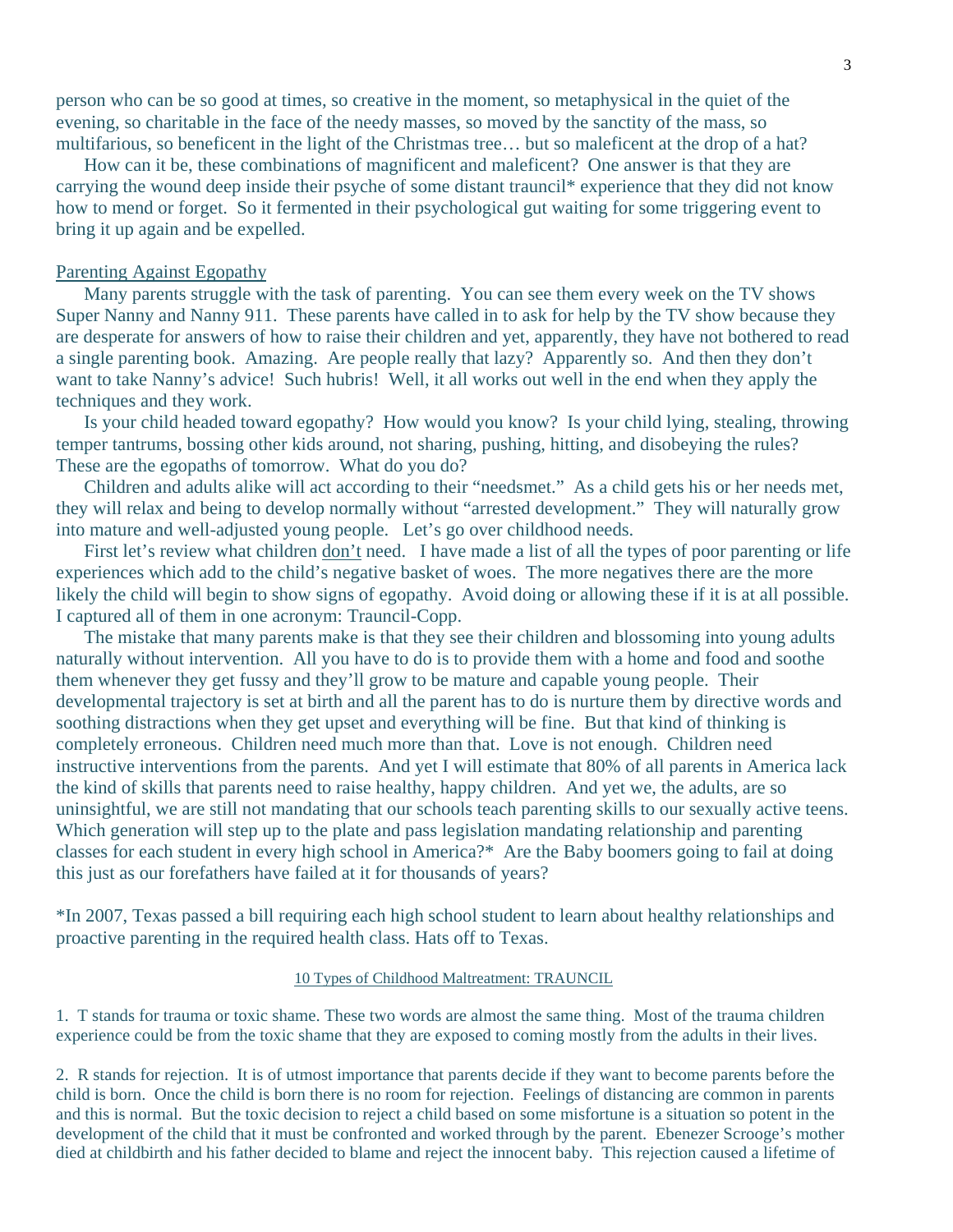suffering and created a toxic personality that lost all sympathy for those around him. We have Charles Dickens to thank for this brilliant portrayal of an egopath.

3. A stands for abuse and abandonment. There are the 5 abuses that are included: sexual, physical, mental, verbal, and as John Bradshaw says so aptly, "it's all emotional abuse." Abandonment can be literal or it can be figurative.

4. U stands for unloving or uncaring acts. These acts are the most numerous of the parenting behaviors and yet the most "benign." They are often camouflaged and passed off as "loving behaviors" by well meaning but uninsightful parents. These words are so damaging and yet are not called "abuse." These are the common acts that a grown person will remember so vividly and of which the person's parent has no recollection. They are Unsound parenting techniques, insensitive words, inconsistent discipline, inattentive behavior, inconsiderate gestures, and inexact instructions followed by retributions for "not doing it right."

5. N stands for neglect. In the extreme form, no parental act is so devastating as neglect. Even abusive behavior is some sort of attention. But neglect, especially extreme neglect early in life, leaves the child permanently underdeveloped with a wounded sense of self that is impossible to repair. Depending on the circumstances, the child can grow and learn to love itself. But unfortunately, far too many children are not rescued in time and live out their lives without anyone who really loves them; leaving most of them vulnerable to lives full of depression or committing egopathic acts of cruelty.

6. C stands for chaos. There are many parents who are loving and caring but who do not realize the detrimental consequences of their chaotic lives on their children. The most toxic chaos is the bedlam created by alcoholism and drug abuse. When unpredictability of behavior is combined with the screaming and arguing, so common in these dysfunctional families, the children are destined to develop personality glitches which rob them of their serenity and their best selves.

7. I stands for indulgence. This is the one area in which the child would protest is not a problem area at all! But adults need to understand the detrimental consequences of giving too generously to a child, especially if it is motivated for the wrong reason, which is usually is. The parent often is trying to undo either some deprivation in the past or their own lack of love for the child. Sometimes it can be the attempt to buy the child's love which is always inappropriate. Love in created through loving contact, not with purchases of toys or freedom from structure.

8. L stands for Loss. This is the most difficult situation for the parent to protect their child from. Loss of pets, loss of playmates, and loss of grandparents are common occurrences in a child's life but they don't have to be traumatizing. If the parent will validate the feelings and encourage the appropriate loss rituals, the child can grow past the loss.

And two more concepts I had to add:

- 9. CO stands for Controlling, Over-protective
- 10. PP stands for permissive parenting

CO stands for Controlling and Over-protective parenting. These parents are either projecting their own fears onto the child or they are projecting their own unmet self-development needs onto the child. They do not have a healthy attitude nor understanding of the importance of the child developing its own identity and career. Many adult victims of this kind of mistreatment will report, "I don't know who I am," or "I don't know what I want to be when I grow up" even though they are 47 years old. As a child feels about and daydreams about his or her future, they are growing neurons which define the "sense of self." If these daydreams are curtailed because their "dreams" are dictated to them, then they will have misconnected neurons which lead to an empty inner life and a tendency toward depression and suicidal thoughts. PP stands for Permissive Parenting which is the opposite of the "CO" style of parenting.

In PP the parent takes little interest in the affairs of the child and lets them have much to much freedom to do whatever they want. This lack of involvement leaves the child feeling unloved and even unwanted. This parenting style also leads to depression and suicidal thoughts as an adult.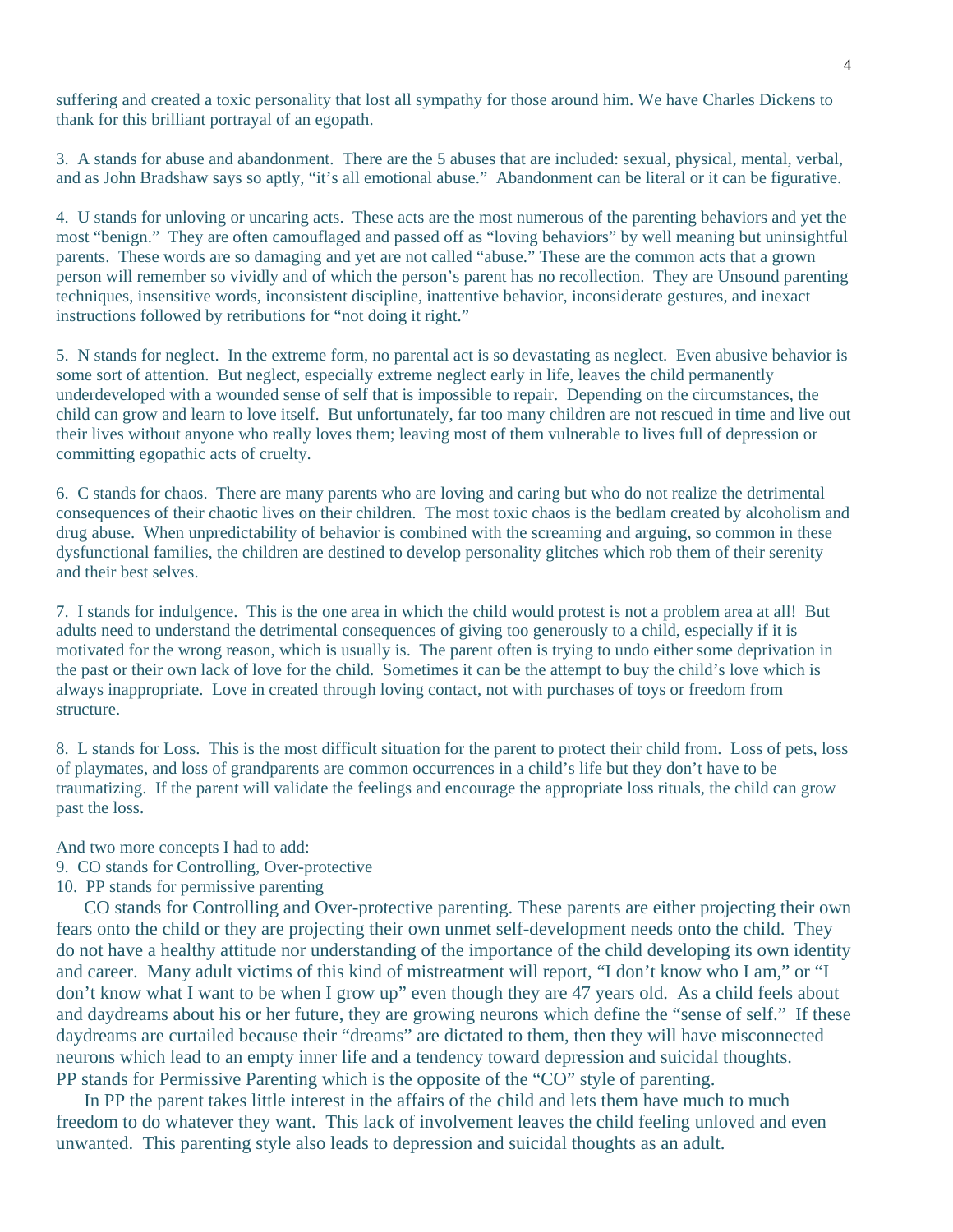#### The Story of Theodore Kaczynski

Egopaths are different from ego healthy people (altrucharacteristic) in a very crucial way: how they deal with their old wounds and how those old wounds were processed. The story of Ted Kaczynski, the Unabomber, is instructive.

 In the 1990's there were a number of professors who were getting killed and maimed when they opened letter bombs that would blow up in their faces. The culprit turned out to be an ex-Harvard professor named Ted Kaczynski. All egopaths and psychopaths have something in common, they all have had a life changing experience when they were young. "Anti-social" psychopaths (those that have a history of criminal behavior), usually, have experienced a long history of TRAUNCIL (see above.). These experiences soul-damaged the child and he or she became jaded and resentful. In the case of Ted Kaczynski, it seems a single, circumscribed event caused significant damage to the psychological structure of his brain. The experience changed his brain structure so radically that years later he became the jaded, resentful, judgmental man who thought it would be a good idea to fight "technology" by killing professors at universities who taught technological classes. I have no doubt that he experienced rejection and judgment at Harvard University by fellow professors who did not understand the developmental process of his psychopathology. This did not help.

 Kaczynski moved away from the city to an isolated cabin and began making bombs to send to people he held responsible, symbolically, for his horrific fears and childhood torture. What was this single crucible event? At the age of 6 months he developed a rash which worried his mother. He was taken to the doctor and they decided to study the little boy and his unusual rash. He was sequestered at the hospital away from his mother for two weeks and at times pinned down on a table so the photographer could get a well-lit, clinical picture of the rash.

 Somewhere in this highly intelligent little boy's mind he had been utterly abandoned by his mother and his family. He was taken from the warmth and safety of his home and placed in the hands of perfect strangers who were cold and clinical. His mother reported in the newspaper article, "He was a lively, bouncing baby boy when he was taken but when he returned home he was lifeless like a dishrag." Clearly, little Ted had experienced an emotional trauma that he was too young to express in words. That emotional trauma was stored away in his little brain even though he had rebounded and became a "normal" little boy again. There was an incident that revealed this stored trauma. He and his father were out hunting and they came upon a rabbit that was pinned down in a rabbit trap. Little Ted went ballistic begging for his father to release the rabbit. Did Kaczynski re-experience the feelings of being tied down to a cold table, helpless and alone, and experience a "recapitulation" of the terror all over again? The amygdala, according to Joseph LeDoux, is the powerful seat of emotional memory in the brain that had captured the complex emotions and sensations from his two week hospital ordeal. In a fierce moment of memory, Teddy K.'s brain was flooded with the terror and confusion he'd felt years before as a 6 month old child although he most likely had forgotten it.

In Ted Kaczynski's case we see a clear event with devastating consequences. He went on to experience a "delayed effect" of the ordeal and began to lose touch with reality. He was flooded with the need to get revenge on the people who had abused him. In his highly intelligent but damaged mind he calculated that he could strike a blow in the name of "good" by fighting the "bad" of technology and those that taught it, hence, the mail bombs he sent to the professors. (See page XX for more on dichotic thinking)

 How do people who have experienced multiple insults to the mind (heart, psyche) try to absorb and digest this trauma? Math plays a role. Imagine the insults being counted and stored. These insults mount up and do not lose potency. What happens is they lose "immediacy." They are not immediately available to influence the victim's mood or behavior. However, they retain their power or potency to influence the mood *at a later time*; usually at times of loss or stress. This "delay effect" is a constant source of confusion for the lay person and even the trained therapist.

 John Bradshaw appeared out of nowhere on the PBS stations in the late 1980's with his message of healing the wounded inner child. The interest in his ideas, books, and TV shows swept the nation. As a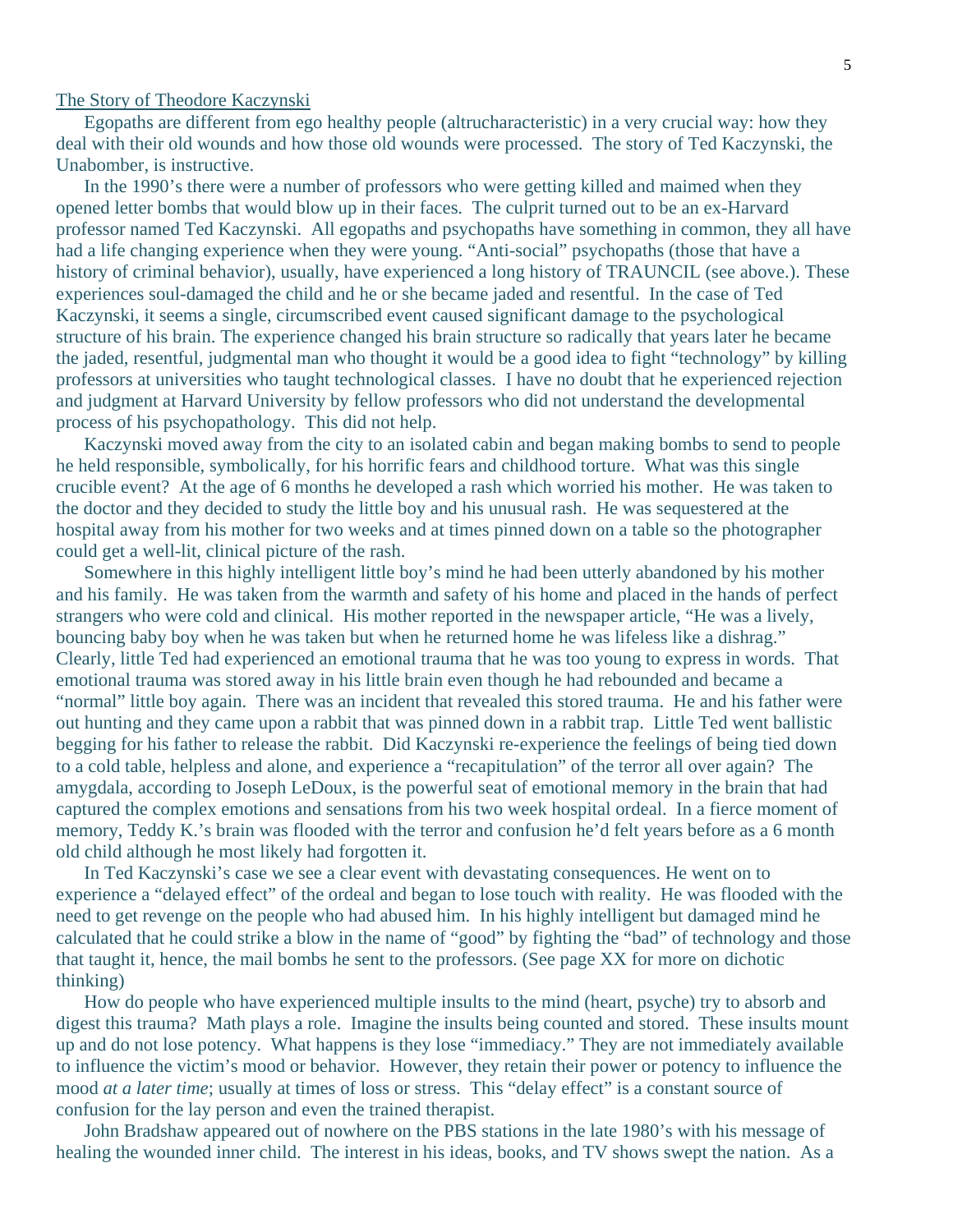student in Clinical Psychology it was suggested I read his book "On the Family." It completely made sense to me and I proceeded to tape all of his PBS specials not once, but twice.

 John Bradshaw drew heavily from writers who had gone on before him. He made no secret of this and even named his mentors and their books in his lectures. He proposed two basic ideas that were new to most of his viewers. They were (a.) the wounded inner child, and the notion of where it came from; and (b.) toxic shame. To the psychologically minded person this rang true and we all sought a support group that encouraged us to hold stuffed animals and express out emotional pain. I'm sure that each of us who went through the 10 week program benefited from it. But many people who are not psychologically minded found Bradshaw to be pompous and untrustworthy. These complaints continue to make no sense to me. I think some day John Bradshaw will be revered by the majority of the population.

 In my mind John Bradshaw was the third in a "late century" series of giants. First came Anton Mesmer in the late 1700's. Mesmer set the stage for his participants to feel their deepest angst and pain. He had no idea where this pain was coming from. He thought he was taping into "animal magnetism." But it worked for many members of Parisian high society and he was the toast of the town for years. But the local medicos didn't like the attention, not to mention the money Mesmer was siphoning off their patients who were seeking relief from their symptoms. Doctors tend to be egopaths (see chapter 9) and the French were no different. They held an inquest and ruled that there was no proof of "animal magnetism" and that Mesmer, therefore, was a fraud. His influence waned and he eventually left Paris and died a nearly forgotten man in his homeland, Austria.

In the  $19<sup>th</sup>$  century came Sigmund Freud, another Austrian, one hundred years later. He was experimenting with a latter-day form of Mesmerism; hypnosis. He would put the patient in a deep trance and ask questions about their history, personal life, and symptoms. Freud soon gave up the hypnosis and allowed the patient to go into a much lighter state of mind and "free associate," letting whatever memory come to the mind that came. The patient would remember childhood abuse and through this remembering and telling of the unearthed story, he/she would be relieved of their intractable symptoms.

 And then, one hundred years after Freud, a third brilliant innovator arrived on the scene to utilize the hypnotic trance to help his patient/clients feel deeply again the childhood pain that robbed them of their happiness and mental health. John Bradshaw would play the most moving background sounds and music to help his seminar attendees relax and remember how they had been toxically shamed and humiliated as children. The flood of emotion that some participants felt surprised them because they thought they had long ago forgotten old wounds from childhood. But the brain is a powerful computer which has a huge amount of "memory" which never forgets the pockets of emotional pain which are created when a parent or caregiver throws hurtful barbs of displeasure and disparagement at the helpless child.

 Now back to the idea that math is involved. You add up the number of insults to the mind and if the number reaches a certain level, then irreparable damage has been done. The three ways of assessing the damage are 1. Intensity of the abuse; 2. Frequency of the abuse; and 3. Duration of the abuse or how many months or years did it go on?

## The Influence of the Environment

 Although egopathy has its formative roots in childhood, the mind set also is influenced by the state of the current environment. Because of this, many theorists surmise that egopathy, or any behavior, is created completely from the current environment.

 Bob is generally a nice guy but the new boss at his manufacturing plant is a real stickler for details. Even when Bob tries to be accurate, Glenn finds something to criticize. Slowly, Bob begins to feel the effects of the constant criticism. He stops sleeping well, he gets grouchy, his kids start acting up, his wife becomes less affectionate all of which cycles back and feeds into Bob's bad mood. He develops Irritable Bowel Syndrome to match his mood. Because of this downward spiral Bob makes a few innocent gaffs on the job which Glenn notices with relish. As Bob tries to adjust and deal with Glenn's behavior, he becomes harsh and unpleasant himself with his supervisees. He becomes an egopath himself. This is very annoying to Bob because he has a vague notion that it is Glenn's criticism and kibitzing that began